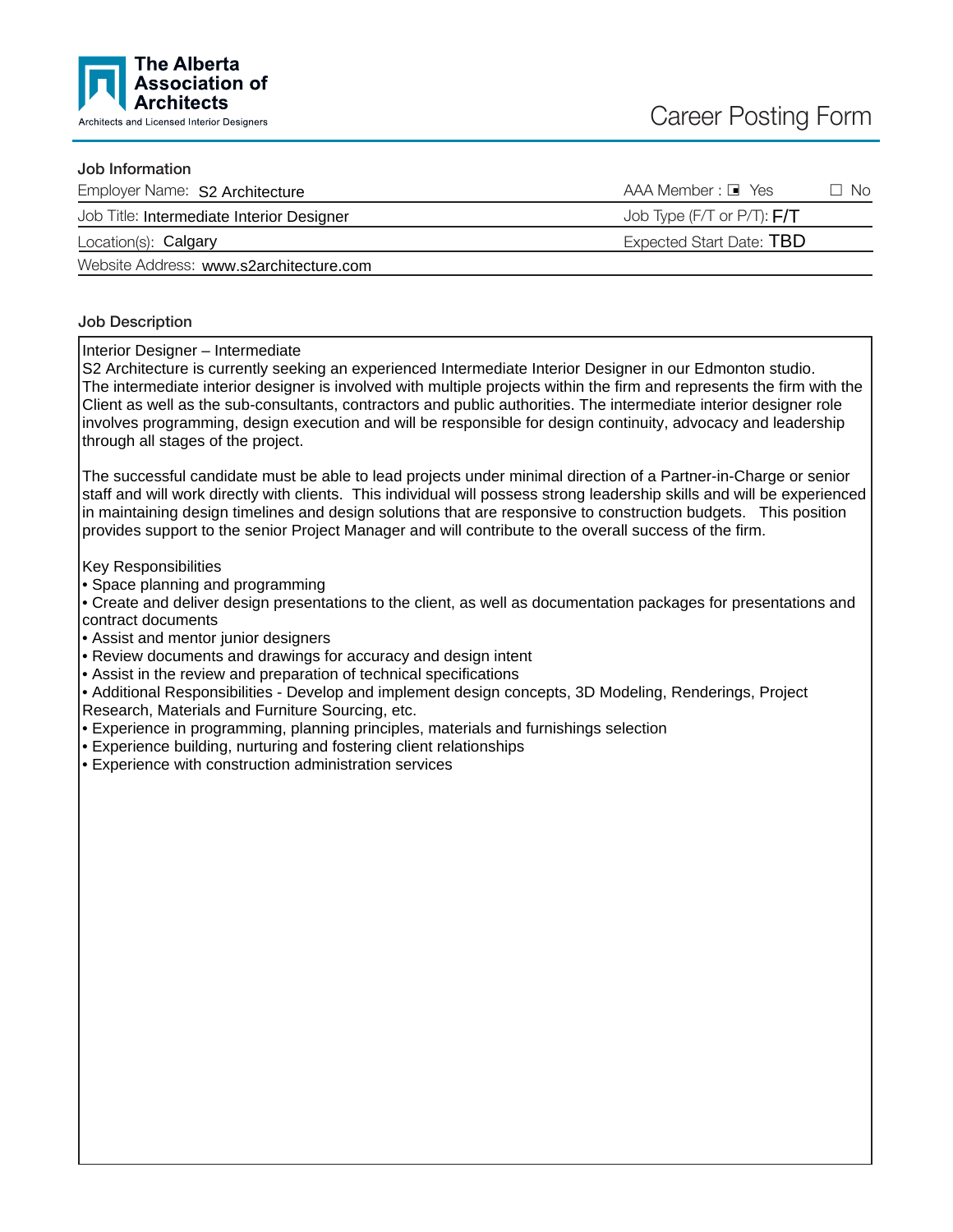



#### Job Description - Continued

We believe that buildings and interior spaces affect everything in our lives. They influence our mood and our behaviour, and impact our overall wellbeing. Our people are our biggest asset – and it's about having the right people in place. Are you that person?

Come shape the world with us.

We believe that work and fun mix well together. Office life shouldn't be a total grind – after all, if you're happy, then you'll be more inspired. When you're inspired, you'll be more engaged, motivated and driven. At S2, you'll be part of an amazing team of diverse individuals across three studios – Calgary, Edmonton and Vancouver. We provide full service architectural, interior design and master planning with an approach of inclusion, respect and collaboration among studios to creating enduring architecture that provides meaningful and moving contributions to the built environment.

Our work spans a broad range of building and project types and the foundation of our success is deeply rooted in the delivery of creative and functional solutions for our clients, our communities and the environment. If you have a passion for great design, teamwork, superior client service and a little bit of fun, then you may be a great match.

S2 offers the chance to work (and play) in an engaging team environment that supports fine tuning of skill sets and expertise, while being given the opportunity to pursue professional goals. We offer valuable benefits and are committed to providing opportunities, excellent professional and personal benefits.

Work/Life Benefits

- Competitive health and dental insurance plan
- Employee life and dependent life insurance
- Long-term disability
- Personal / sick time
- Community involvement
- Learning and development programs
- Flexible work hours / Work from home options
- Continuing education / professional development
- S2 days for time to spend with family

Profit Sharing Program (S2PSP)

• The S2PSP is a profit sharing program open to all employees.

Work Hard and Play Hard

Our social committee at S2 is always organizing new events, contests or activities to promote team building. Some past events have included:

- Employee anniversary and milestone celebrations
- Various seasonal holiday contests
- International potluck
- Employee annual golf classic tournament
- Long weekend wine raffle
- Bowling
- Holiday weekend celebration in the mountains
- Oktoberfest beer raffle
- Corporate Challenges
- Wellness Initiatives